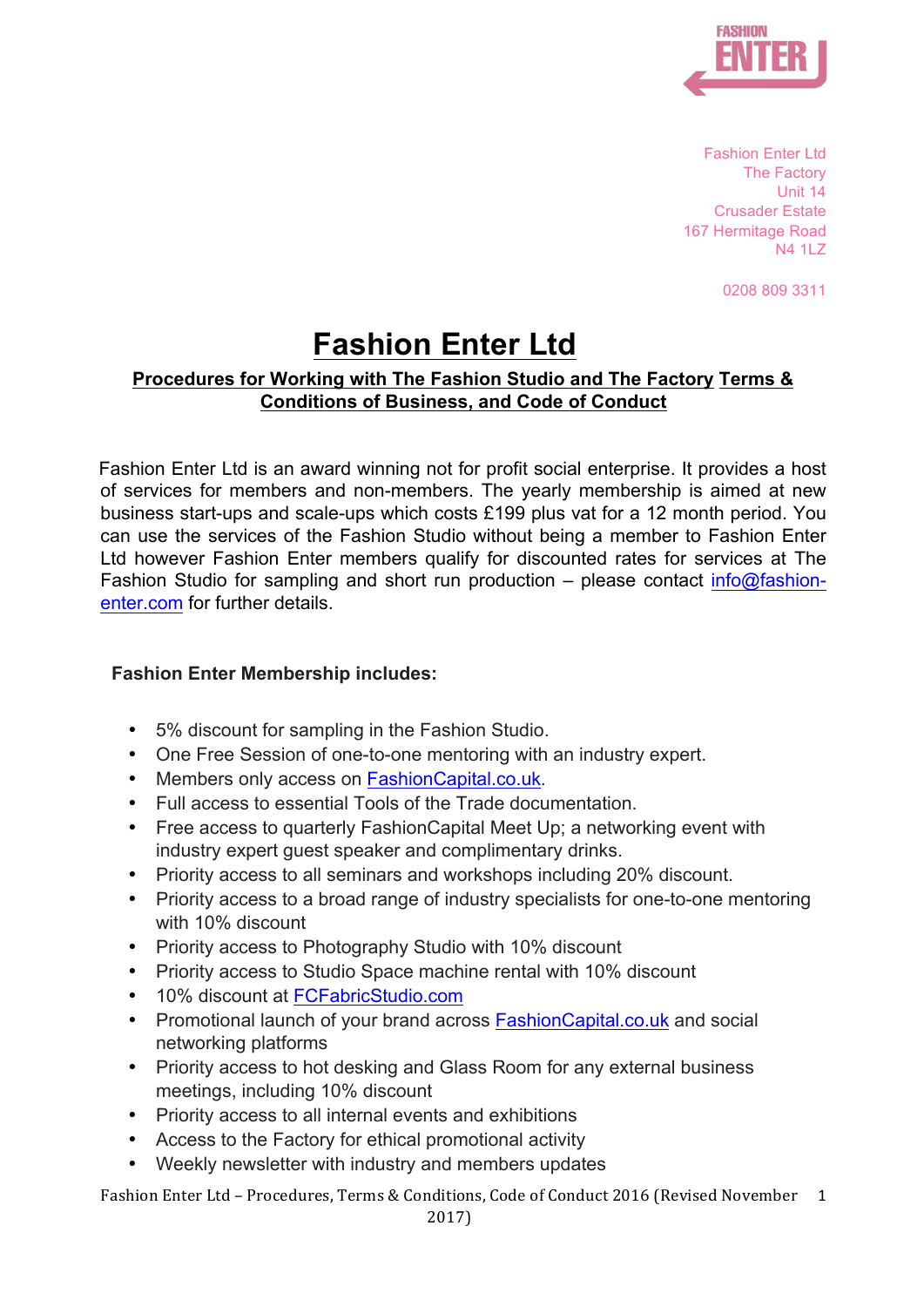**The Fashion Studio** is part of Fashion Enter Ltd and provides sample making, pattern cutting, small run production (1-49 unit) and other services to Fashion Enter (FE) members and non-members such as design consultancy.

**The Couturier** is part of FE and provides medium sized runs of production between 50- 499 units.

**The Factory** is part of FE and produces up to 10,000 garments per week. The Factory has a minimum order quantity of 500 units and the garments are costed on a unit basis as opposed to the Fashion Studio which costs out on an hourly rate. With both the Factory, Couturier and the Fashion Studio services payment for goods/services is required before the release of stock. Payment must be cleared funds. All stock is fully open to inspection by the client prior to payment however once the goods have left the premises of the company FE is not obligated to undertake any further work.

Contacts details: Fashion Enter Ltd, Unit 13 &14, Crusader Estate, 167 Hermitage Road, N4 1LZ

Telephone: 0208 809 3311

Production Manager – Caroline Ash – caroline@fashion-enter.com

Fashion Studio Manager – Jenny-Beth Golding – jennybeth@fashion-enter.com

Fashion Studio Senior Assistant – Sophie Crago – SophieCrago@fashion-enter.com

Membership – Tracey Parks-Taylor – Traceypt@fashion-enter.com

The website for Fashion Enter Ltd is www.fashion-enter.com and the sister company is www.fashioncapital.co.uk.

FE advices all clients to register for the free weekly newswire on www.fashioncapital.co.uk as all pertinent information regarding services will be highlighted on the newswire which is distributed each Wednesday. Notification of any price increases will occur through the newswire on www.fashioncapital.co.uk.

# **Procedures for Mentoring Packages**

Mentoring is not obligatory for membership or for the use of the Fashion Studio services and is an additional service to help you with your business. Please note if you do require the services of mentoring then you will be requested to sign a legally binding contract between the mentor, the mentee and mentoring provider (Fashion Enter Ltd). Please see Appendix 1.

Please review below the Procedures for Working with The Fashion Studio, the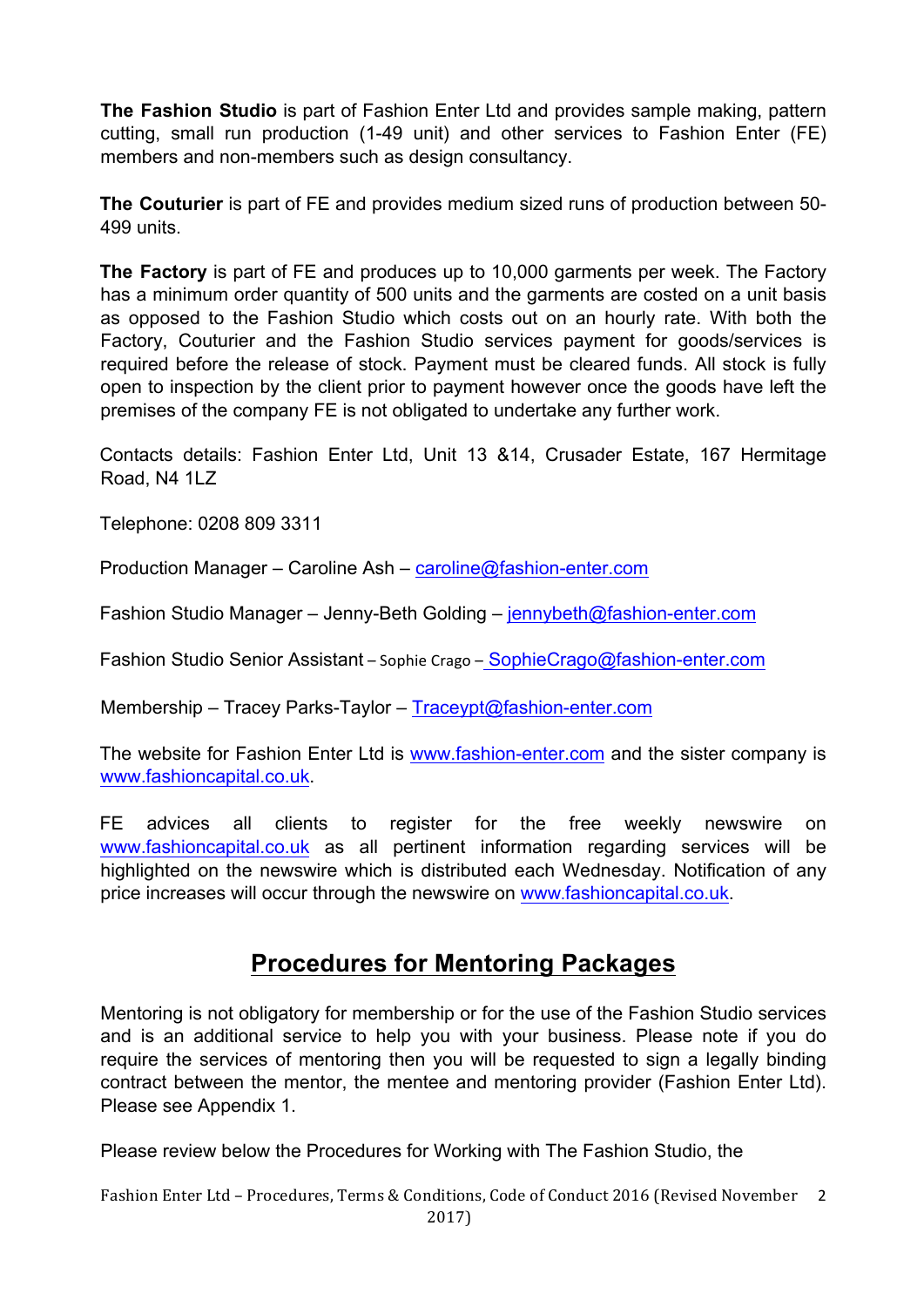Terms and Conditions of Business and the Code of Conduct used by The Fashion Studio. All three sections should be signed by both the client and your FE contact.

# **Procedures for Working with the Fashion Studio**

The procedures below form the basis of how the Fashion Studio works with clients. They should be read in conjunction with The Terms and Conditions of Business and the Code of Conduct. All three documents will be applied to all work carried out by the Fashion Studio for the client.

# **Services and Charges**

The Fashion Studio offers the following services to members and non-members – members qualify for discounted rates as detailed below:

- Weekly newsletter with industry and members updates
- First fit samples
- Seals and grades
- Toiles
- Grading
- Showman samples
- Small run production

# **Charges as of July 2017**

Non-members =  $£26.50 + VAT$  per hour. *(Members receive a discount of 5% from this charge for sampling only)*

Head of Patterns/Senior Pattern cutters hourly rate = £28.50.

For all patterns, sampling and amendments charged at the hourly rate there is a minimum charge of 30 minutes which accounts for administration and any posting time that may occur.

All administrative costs associated with the pattern cutting, sampling or production phase of the garment life-cycle will be passed on to the client. The standard £26.50 per hour (+VAT) rate applies. Please be aware this includes emails, phone calls, technical discussions, sizing specification sheets and any amendment/fitting discussions regarding a garment between the team (pattern cutters, studio team, sample machinists). For our Head of Patterns and Senior Pattern Cutters the rate is £28.50 (+VAT).

In the exceptional circumstances of our technical team being required away from our premises we will charge for the traveling time and costs involved. If two or more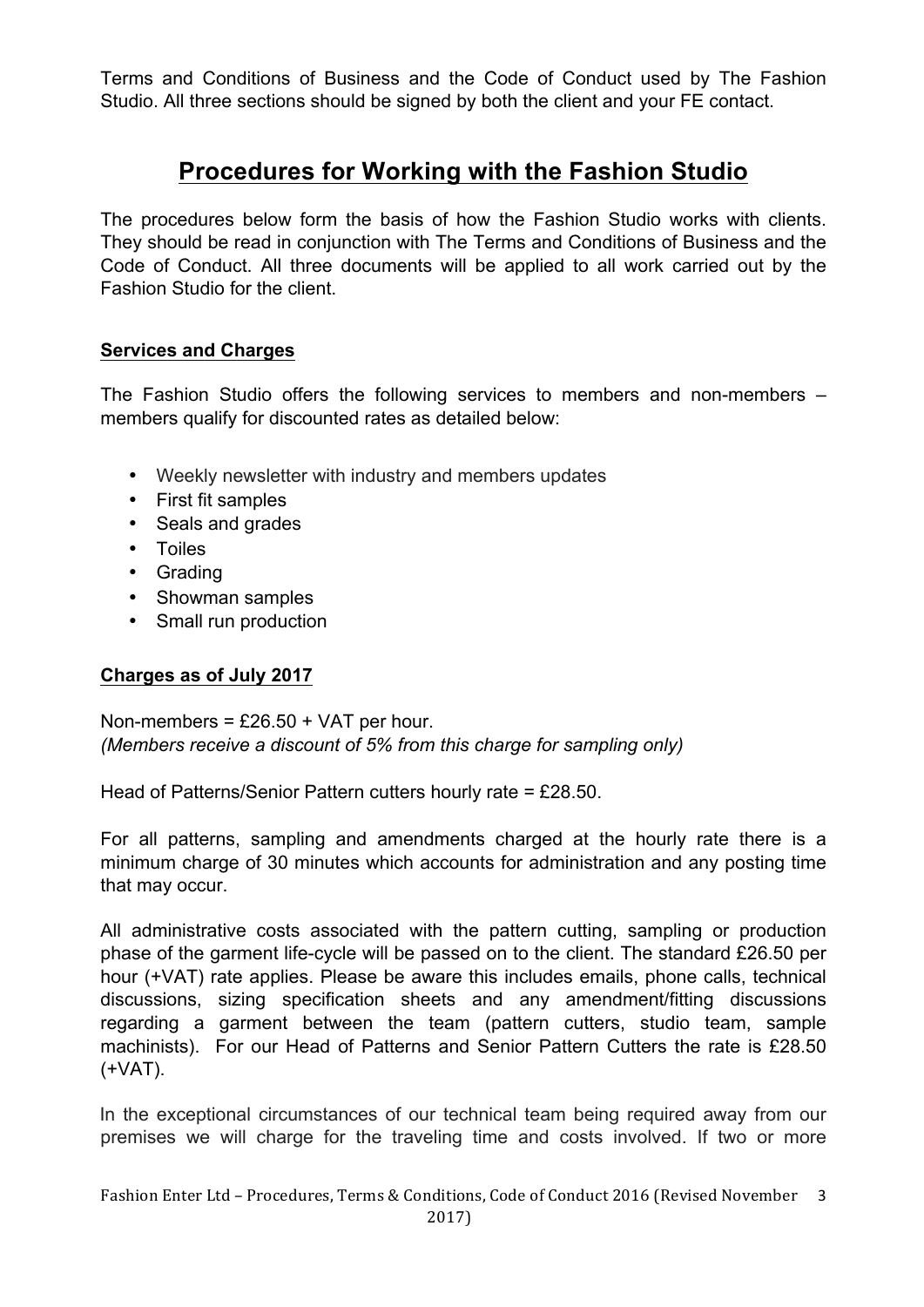members of staff are involved in a meeting/fitting then each member of staffs hours will have to be charged at the rate of £26.50 + VAT per hour.

Please note that you need to be a fully paid up member for the membership rate to apply before the sampling work is commenced. Refunds of memberships occur only before a 14 day cooling off period after which time the membership fee will not be refunded. These rates are correct from 2016 but may vary in the future. Notice is given on any changes in charges via our portal www.fashioncapital.co.uk Each Wednesday a newswire is sent to the database of over 80,000. Please register for the newswire

In order to benefit from the discounted sampling price clients must already be full members before any works in the studio commences. Invoices will not be back dated to incorporate the discount.

# **Consultation**

Consultations between the client and the Fashion Studio technical personnel are held before work commences. The first hourly consultation is free to members. Nonmembers receive the first consultation free which is for 45 minutes. Thereafter both the member and non-member is charged for consultation meetings at the rate of £26.50 plus VAT (£28.50 plus VAT for senior pattern cutters). Please note that the charges are at a rate per hour. This means that if your meeting is 1.5 hours you will be charged a total of £39.75 plus VAT.

All sampling/production price estimates are valid for up to three months from the date of the estimate. Production Prices are subject to review every six months.

In the event of grading services required by the designer/client, if a size chart is not provided by the client for base measurements FE will charge an additional £26.50 (£28.50) plus VAT for the work time required to construct a base size chart. This charge is not applicable if the client is able to provide a size chart. The Fashion Studio can advise regarding the grading rules for clients however it is at the client's decision and responsibility to select the appropriate grading rules for their collection.

# **Digital Grading prices:**

- 1-5 pieces £20 per grade
- 6-12 pieces £25 per grade
- 13-20 Pieces £30 per grade
- 20 Pieces + Price on request of seeing the garment

£5 per meter to print on spot and cross paper.

To digitise a pattern this is charged at an hourly rate. Please note we do not print our patterns to card we only print on spot and cross paper using CAD CAM.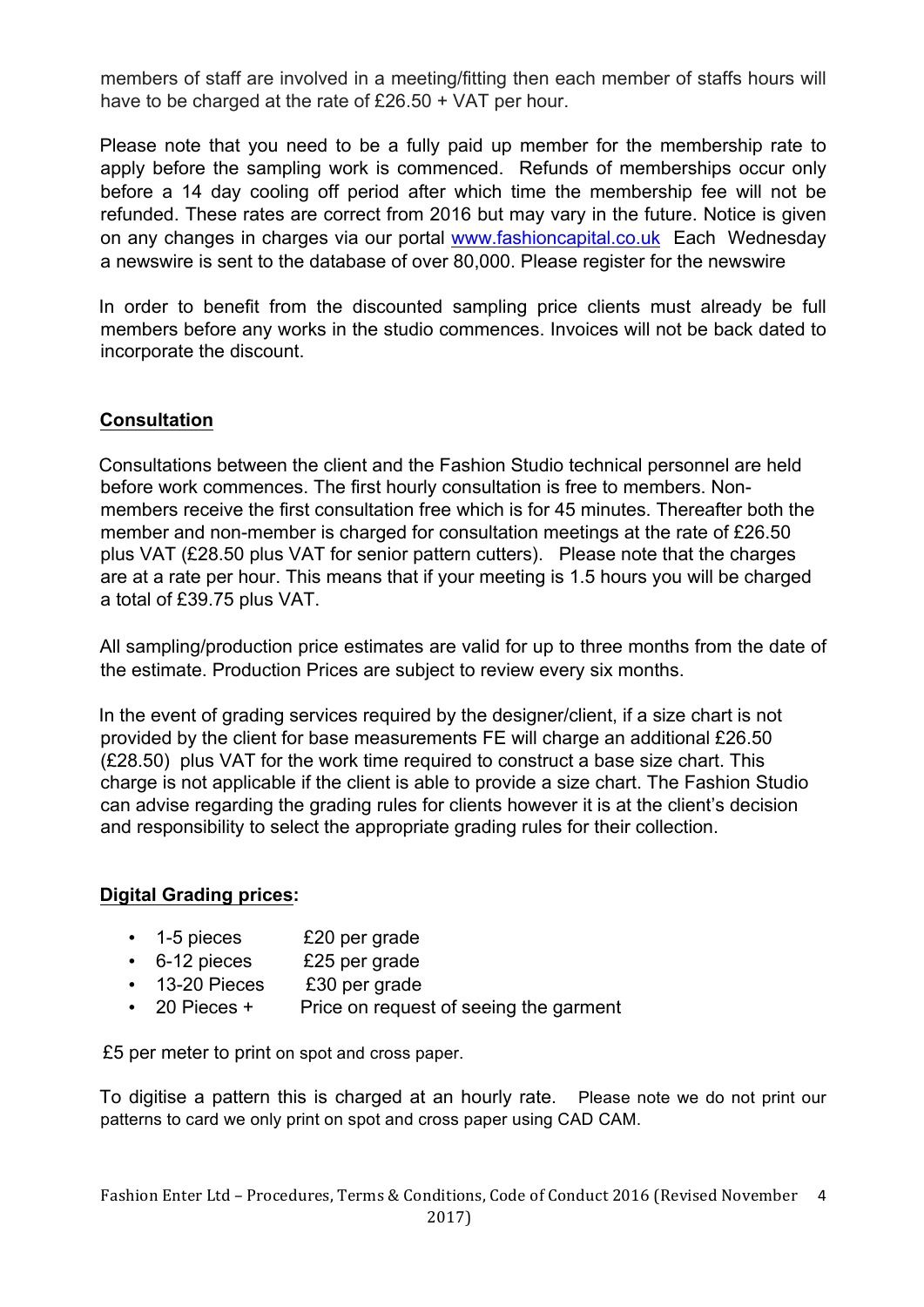These prices are valid for 2017 and may be subject to review and change in the future. FE reserves the right to change prices without direct notification, although we will, of course, inform you of any advanced price changes and the effective date of price increases via the newswire on www.fashioncapital.co.uk. Please ensure you register for the free use of www.fashioncapital.co.uk. The newswire will be sent to your nominated email address that has been provided on your Terms and Conditions.

# **Methods of working at The Fashion Studio**

To enable The Fashion Studio to understand your requirements and provide you with a high quality services the following documentation should be completed by the client and passed to the Fashion Studio before work commences:-

**Client Information form** – required to be fully completed and signed by the client and a representative of FE.

**Fitting Logs** – requires signature of client at each fitting meeting or a fit email will be sent to you after the meeting which will require you to agree and sign off the notes before work commences. This is a safeguard for both parties to ensure all details are correct.

**Dockets –** provided by the client for each order and signed by client

**Progress Sheet information and data** – the Fashion Studio will provide a progress sheet which should be completed by the client for each order

**Delivery sheet** - raised by the Fashion Studio when finished garments are ready for collection

# **The client must provide the following information to the Fashion Studio for each order:-**

- Size Chart
- Clear and accurate technical drawings with garment and component specifications
- An order confirmation of work to be undertaken
- Fabric, trims, threads and all associated items to achieve successful completion of the order
- Sample (where applicable)
- Pre-production pack documents and checklist filled out and handed in
- Docket for production.

The above completed documentation by the designer/client is to be provided to the Fashion Studio and will then be kept on file confidentially.

# **Modus Operandi**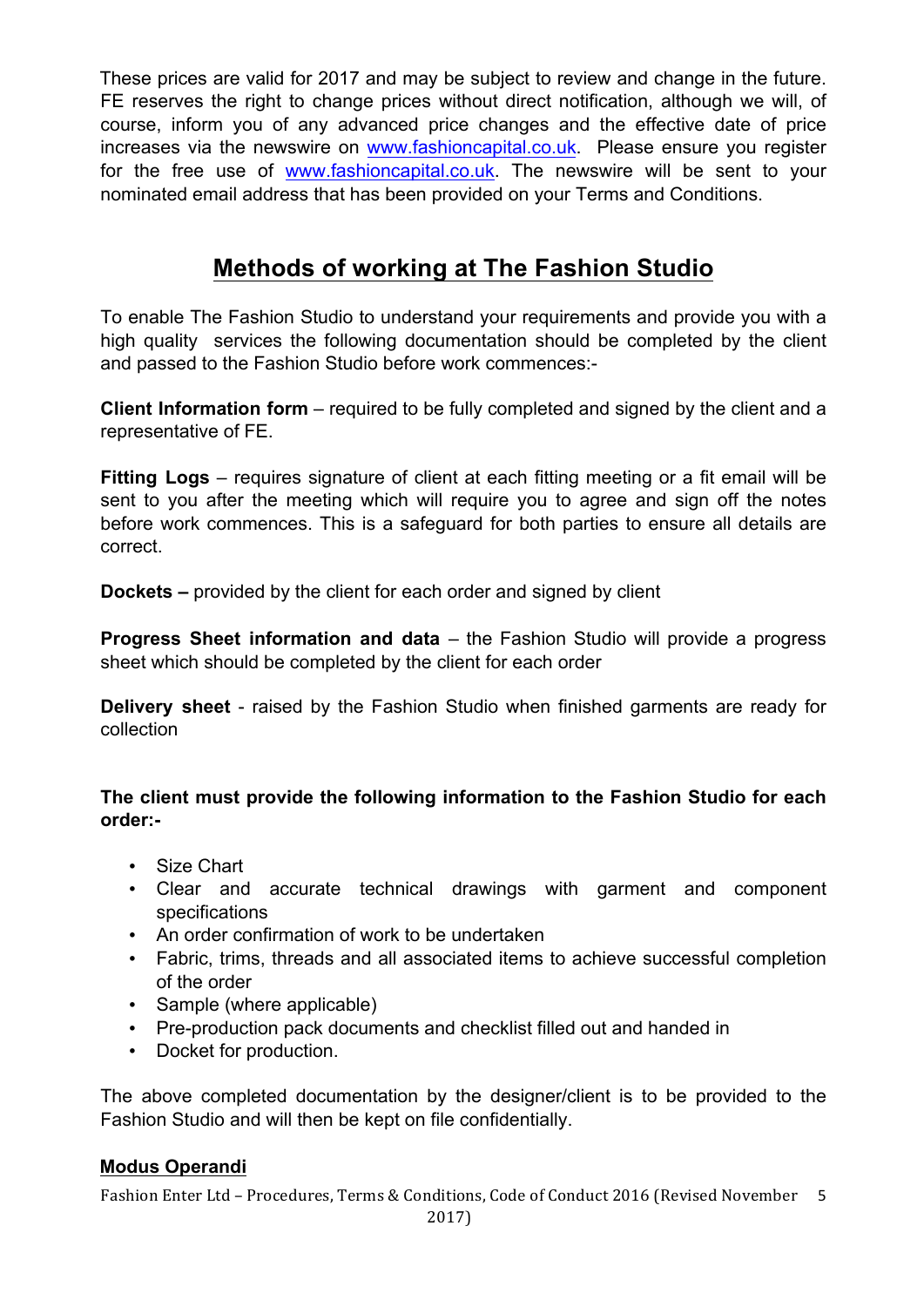It is normal practice for a consultation to be held with the client and the Manager of the Fashion Studio with the Assistant Manager.

The consultation lasts a maximum of 1 hour for members and 45 minutes for nonmembers. This is a free consultation and is for the first consultation only. All consultations must be booked in advance and confirmed by the Fashion Studio Manager. Ad hoc meetings are not acceptable. Any consultations that extend over the allocated 1 hr/45 minutes will be charged at the hourly rate of £26.50 (£28.50) per hour (+VAT).

During the consultation the client and Fashion Studio Manager agrees a method of working and confirmation of the next steps.

On receipt of an order issued by the client The Fashion Studio will acknowledge the order and provide an estimate of the delivery date and price.

We aim to have garments ready for delivery within three weeks from order confirmation and receipt of full documentation, fabric, trims etc from the client. Lead times are dependent on quantity and work content of the order to be produced and on the current workload of the Fashion Studio.

During the consultation session we will agree the standards of work and the construction methods for the client. It is the client's responsibility to ensure that full information is passed to The Fashion Studio.

If the full information is not available then The Fashion Studio will interpret the client's requirements to the best of their ability without recourse from the designer/client. The client shall have no rights of damages or cost price reductions from the Fashion Studio for incorrect interpretation if the client has not provided full and clear information.

The Fashion Studio will not take any responsibility for the fabric and trims or inspections of the fabric and trims. This is clearly the responsibility of the client and all inspections and approvals of their goods must be made first by the client before delivery to The Fashion Studio.

The client must collect their fabric no later than ten working days after the production/sampling has been completed. The Fashion Studio Assistant will notify you when the fabric is due to be collected and if it cannot be collected within the ten working day period it can be held in the studio for a daily storage rate of 50p per roll per day for a maximum of one month.

Failure to arrange collection or discuss storage options with the Fashion Studio will result in the fabric being donated to the FTA or other suitable not for profit concerns/charities.

#### **Fabric and Trimmings:**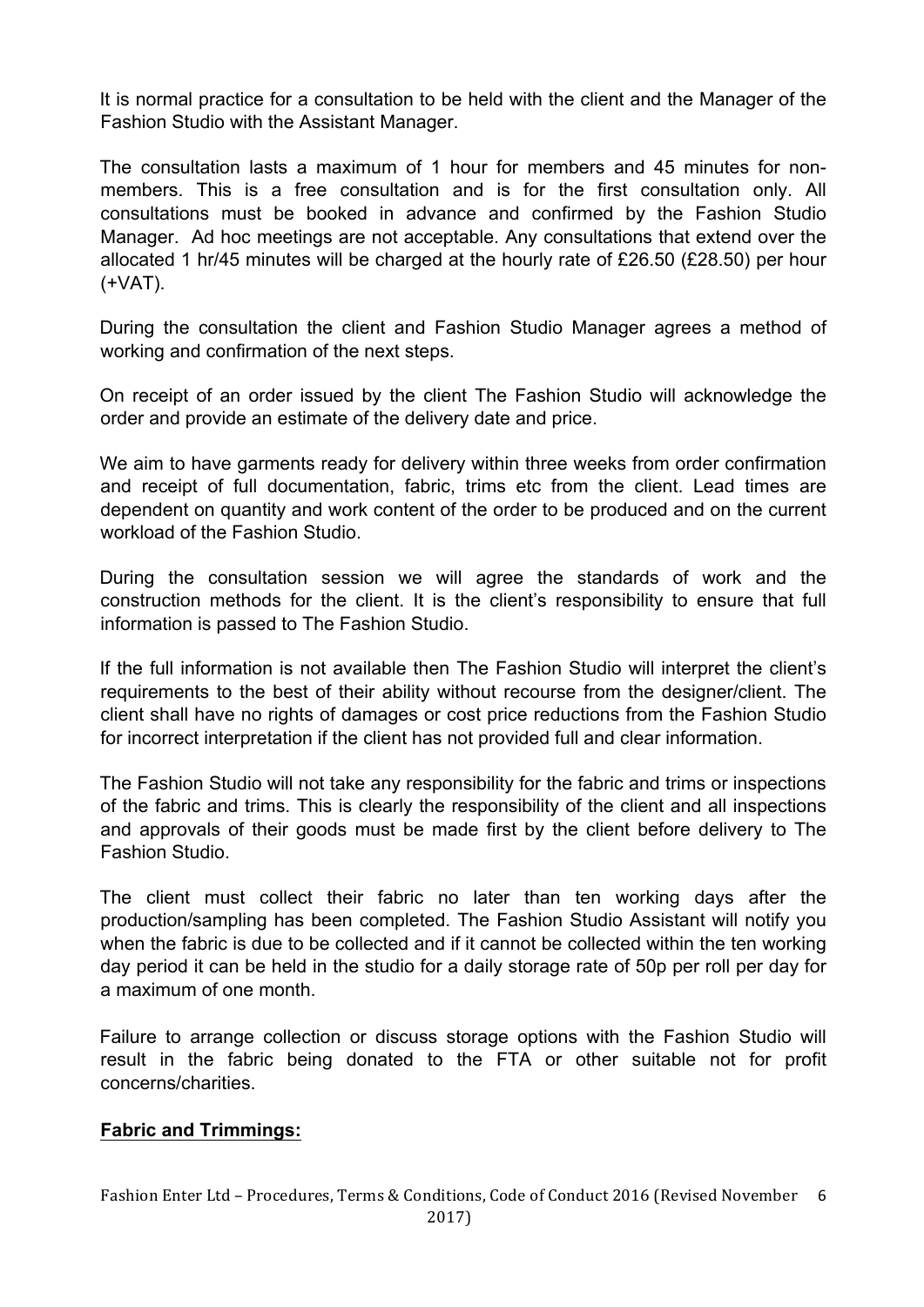- 1. Before cutting the fabric the client must check the quality of both sides of the fabric for flaws/marks etc. Fabric will not be inspected by the Fashion Studio before commencing cutting.
- 2. The client has to confirm labels for samples and production including where to place the labels. All labelling information should be itemised on the docket, technical spec and/or fitting log.
- 3. All components of the garment must be available to the Fashion Studio before production commences. Additional costs will apply if later work is required by the Fashion Studio to rectify incorrect information supplied by the client to the Fashion Studio e.g. if a unit price is agreed per garment and the back neck labels are not submitted at the time of production the Fashion Studio will charge additional time to then attach the labels when these labels arrive later on.
- 4. Garments must be inspected and paid for when ready irrespective if delivery is not requested immediately. After five working days interest will be charged on the balance of the invoice at an accumulative rate of 4% per annum.
- 5. Where fabric belts or covered buttons are to be produced externally, the fabric lengths will be cut from fabric scraps or bulk fabric. It is the client's responsibility to send the fabric to the external supplier.
- 6. All garments must be collected no later than ten working days after they have been pressed and packed/hanging however the invoice must be paid upon completion of the order within five working days.

The Fashion Studio will not check fabric before cutting.

It is also recommended that a representative from the client visits the Fashion Studio during short run production lines.

It is also recommended that a representative from the client performs a 100% quality check of garments before they leave the premises of the Fashion Studio. Payment for the items must be made before any delivery is undertaken.

The payment must have clear funds in the account of FE before delivery is released. A credit card machine is available at the Fashion Studio for immediate payments however payments cannot be made over the telephone.

It is with regret that FE cannot take responsibility for garments rejected once the garments have left the premises of the Fashion Studio. Please inspect your samples/stock in the Fashion Studio before payment is made, the Fashion Studio is not responsible for any quality issues after garments have been paid for and left the premises.

The Fashion Studio will not pay for any courier or postal charges for delivery. Please arrange your own courier services. If you request a postal service we have to use staff to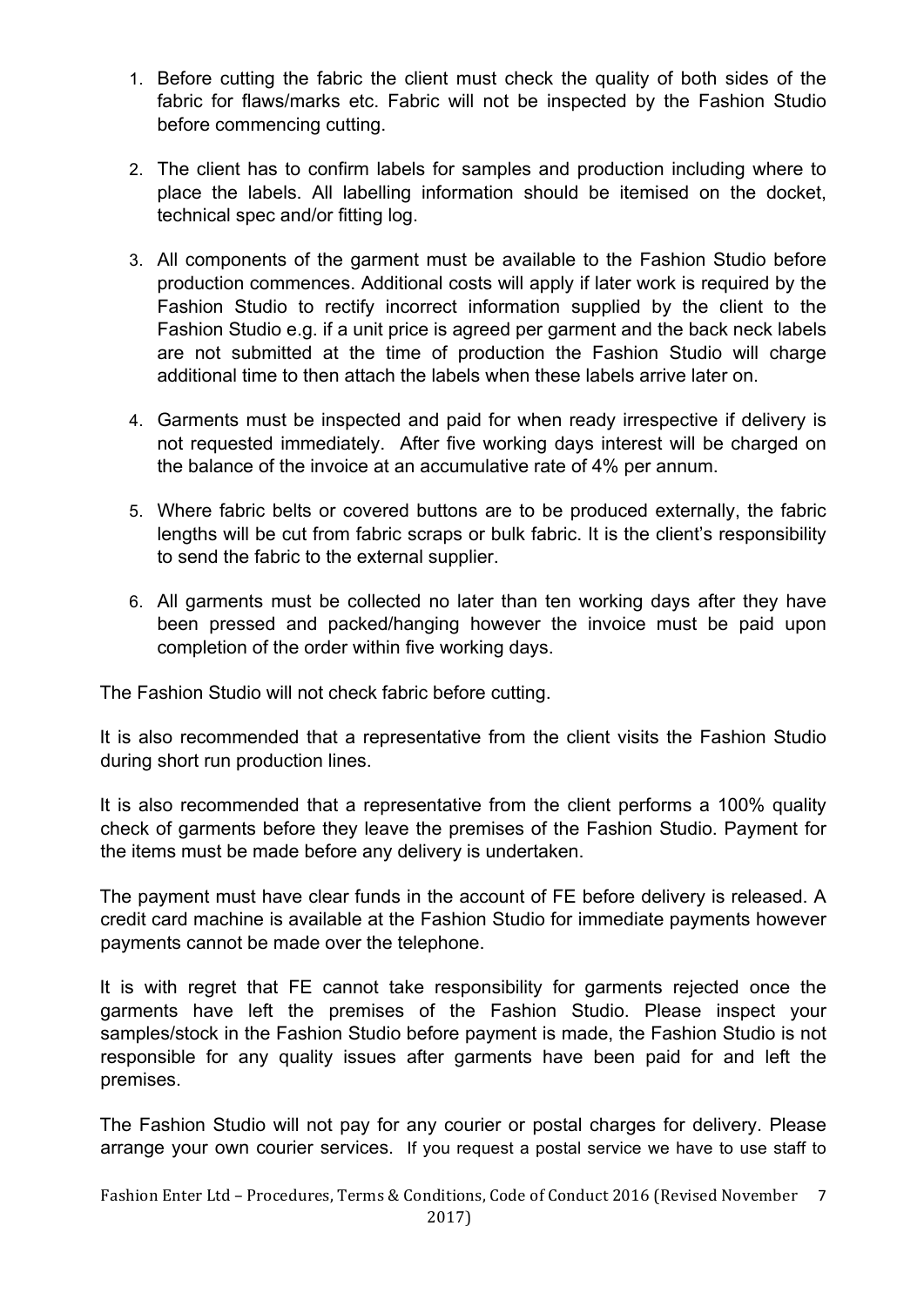take the parcel and queue in the post office. This therefore incurs a charge of £5 for admin and then the cost of the postal charge is added too.

The Fashion Studio is not responsible for monitoring clients' fabric and trims stock for sampling or production. It is the client's responsibility to ensure they have provided all the components for production or sampling. The Fashion Studio has the right to not start production until all components are received irrespective of agreed delivery dates or stop production or sampling should there not be enough components to complete production. Even though delivery dates may have been agreed unforeseen circumstances such as insufficient fabric on rolls, incorrect number of buttons and trims will create delays in the production.

Fabrics/samples/trims left after production/sampling will be held for one months, after this period any components left and not collected without consent of the Fashion Studio will be donated to the FTA or other charity concerns. To avoid this happening please arrange collection of your fabrics and components immediately after completion of sampling and production.

An invoice will be sent to the client by email when the work is complete  $-$  a costing sheet is prepared by the Fashion Studio for the client for review. Payment of the invoice should be made by return and is paid via accounts@fashion-enter.com. Late payment penalties will be incurred if clients do not pay within five working days at an accumulative rate of 4% per annum. This is also specified on the invoice. For queries with the invoice, contact must be made directly with the Fashion Studio. For generic issues regarding payments please contact Fashion Enter's accounts personnel on accounts@fashion-enter.com.

It is recommended that designers must be at the appropriate level of expertise and have the appropriate experience of processes and design to have their collection and garments made by Fashion Studio. However we will endeavour to reasonably help and support you.

Where a client is using the Fashion Studio for part of the production process such as for the patterns and samples only but not production it is the client's responsibility to ensure that the subcontracted factory or CMT unit is working to the correct standards. Patterns and samples must be signed off by both the client and the Fashion Studio before leaving the Fashion Studio. If subsequent production is incorrect to the client's wishes then the Fashion Studio will not be deemed liable for the mistakes of a third party.

All garments are in accordance with the Consumer Act and every care is taken to ensure that all garments are fit for the purpose intended, are of merchantable quality and the bulk corresponds to the sample. However these terms are dependent on the correct information and quality of components being supplied by the client.

Being a full member of FE (www.FashionCapital.co.uk) does not automatically provide designers with the right to use the services of The Fashion Studio – this depends on expertise of the designer; however development opportunities are available.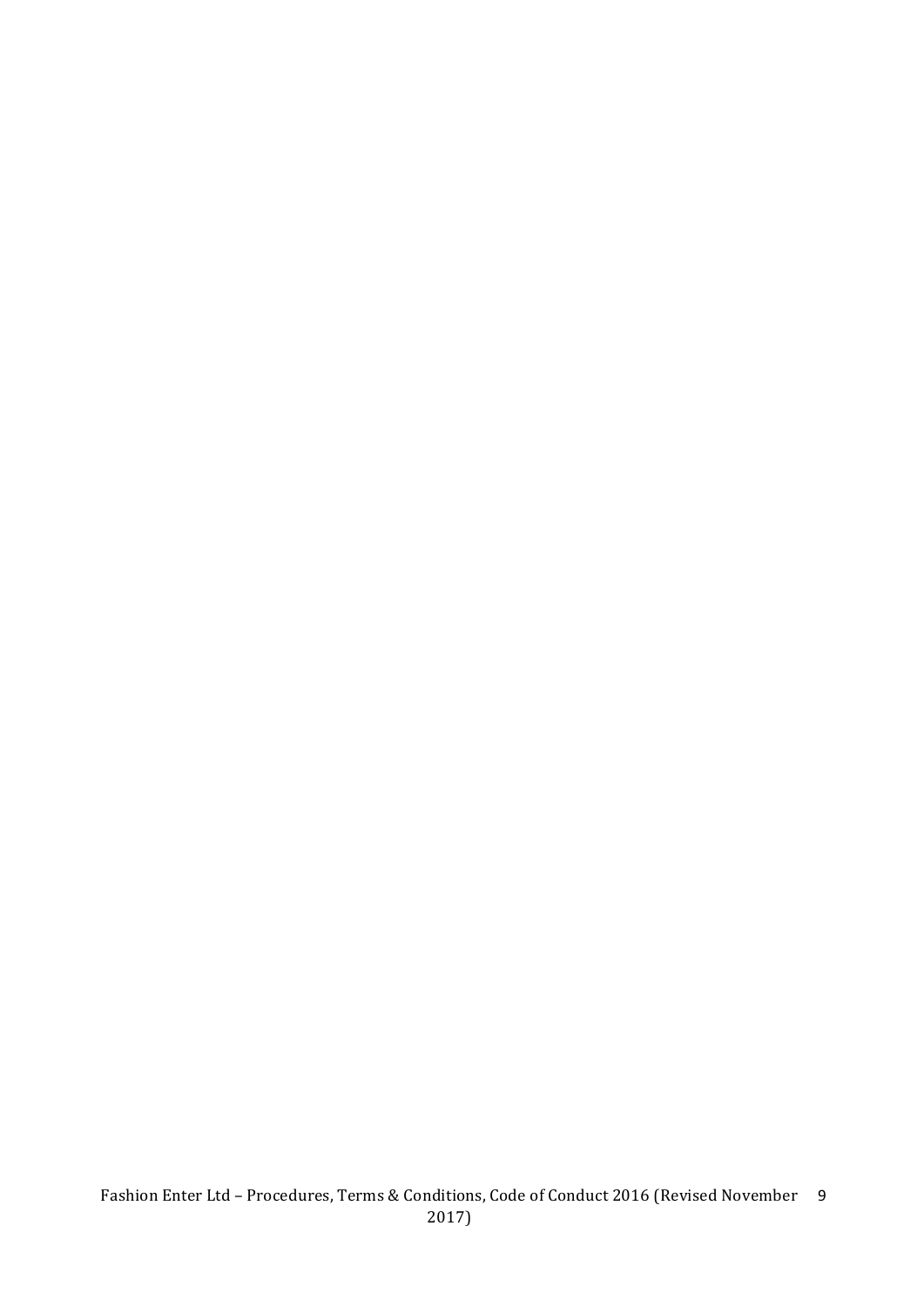# **Client's Minimum requirements and criteria**

### **Designers and Brands must:**

- Be aged 18 years or above
- It is advisable to have a recognised legal status of the company i.e. Sole Trader, Limited company, partnership etc.
- Already be active professionally in the fashion sector.
- Provide working samples to be used by the Fashion Studio as a guide and should be of appropriate industry standards.
- Have an appreciation of manufacturing costs, wholesale and regular retail pricing structures.
- Understand that they are responsible for retail pricing their own garments. FE will not take any responsibility for garments priced incorrectly to a buyer or third party.
- Designers must be financially viable to fulfil their obligations to The Fashion Studio – release of garments and items such as patterns, fabric and trims will not be allowed until payment has been made by the client.
- Adhere to the terms and conditions set out in this document.
- Provide the documentation outlined above, including spec sheets for each garment.

Our staff employment terms state that they are bound by an anti-competitive clause whereby if they were approached by a current or previous customer the new employer would be liable to pay 25% of the annual salary or freelance figure to Fashion Enter Ltd for a three month period. This applies to all staff and freelancers who have left the services of Fashion Enter up to a six month period after departure.

# **Procedures for Working with The Factory**

Fashion Enter's standard Terms and Conditions of Business apply to all orders produced at The Factory. The following procedures must also be observed by customers of The Factory.

# **Dockets**

All orders, including details of styles, quantities per style, per size, and per colour, requested delivery dates, delivery address and invoice address, should be given in writing by the customer. Orders will not be deemed to have been accepted (including proposed delivery dates) until confirmed in writing by FE.

# **Specifications**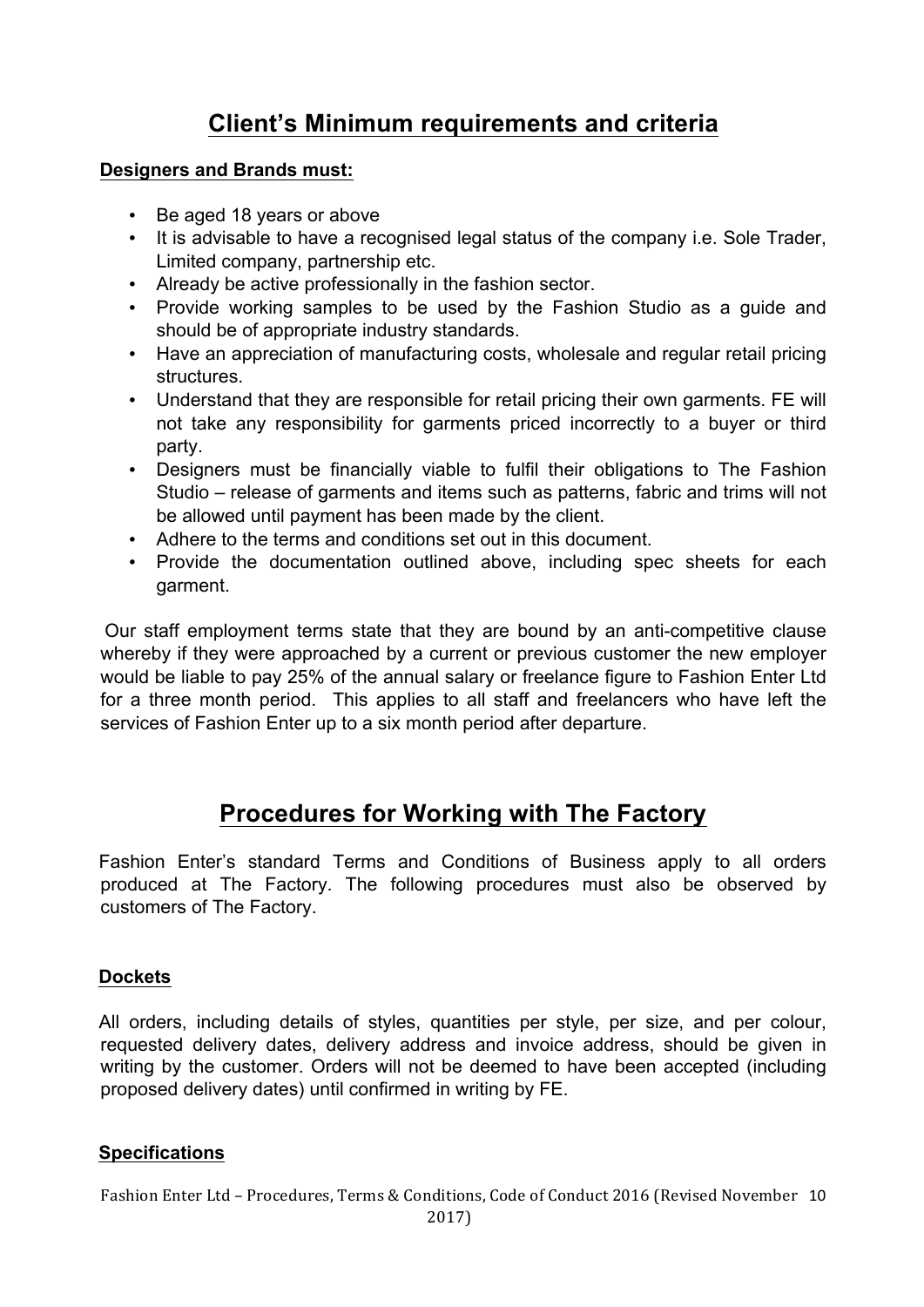It is the customer's responsibility to provide a full technical specification, including sketch, fabric swatch, details of trims, size chart, labelling details, packaging details and any special instructions (including inspection requirements). The client should also provide initial samples where applicable.

If the full information is not available then The Factory will interpret the customer's requirements to the best of their ability without recourse to the customer. The customer shall have no recourse to The Factory for incorrect interpretation if they have not provided full information.

# **Fabric and Trims**

Unless otherwise agreed in writing by The Factory, it is the responsibility of the customer to provide fabric and trims for the production. All such items must be delivered to The Factory by the agreed date. Late receipt of these items will cause delays in delivery of the finished production. The Factory will not take any responsibility for the fabric and trims provided by the client or undertake inspections of the fabric and trims. This is clearly the responsibility of the client and all inspections and approvals of goods must be made by the client before delivery to The Factory.

# **Sealing Samples**

The Factory works to a pre- production sealed sample and then a production sealed sample which is produced at the Factory and approved by the client.

# **Quality Control**

The Factory carries out effective quality checks on all in-work production and AQLs from finished production runs. If the customer requires specific checks to be done these should be agreed with The Factory in advance and details should be included with the order. Please also refer to the Warranty clause in the Terms and Conditions of Business.

# **Delivery**

It is the responsibility of the customer to arrange collection of the goods from The Factory. The cost of delivery is also the responsibility of the customer. Please also refer to the Delivery clause in the Terms and Conditions of Business.

# **Prices and Payment**

The price for the goods will be quoted by The Factory prior to ordering.

The client shall pay FE the full price for the goods before collection or despatch of the goods unless otherwise agreed in writing. Goods will not be released until cleared funds have reached FE's account.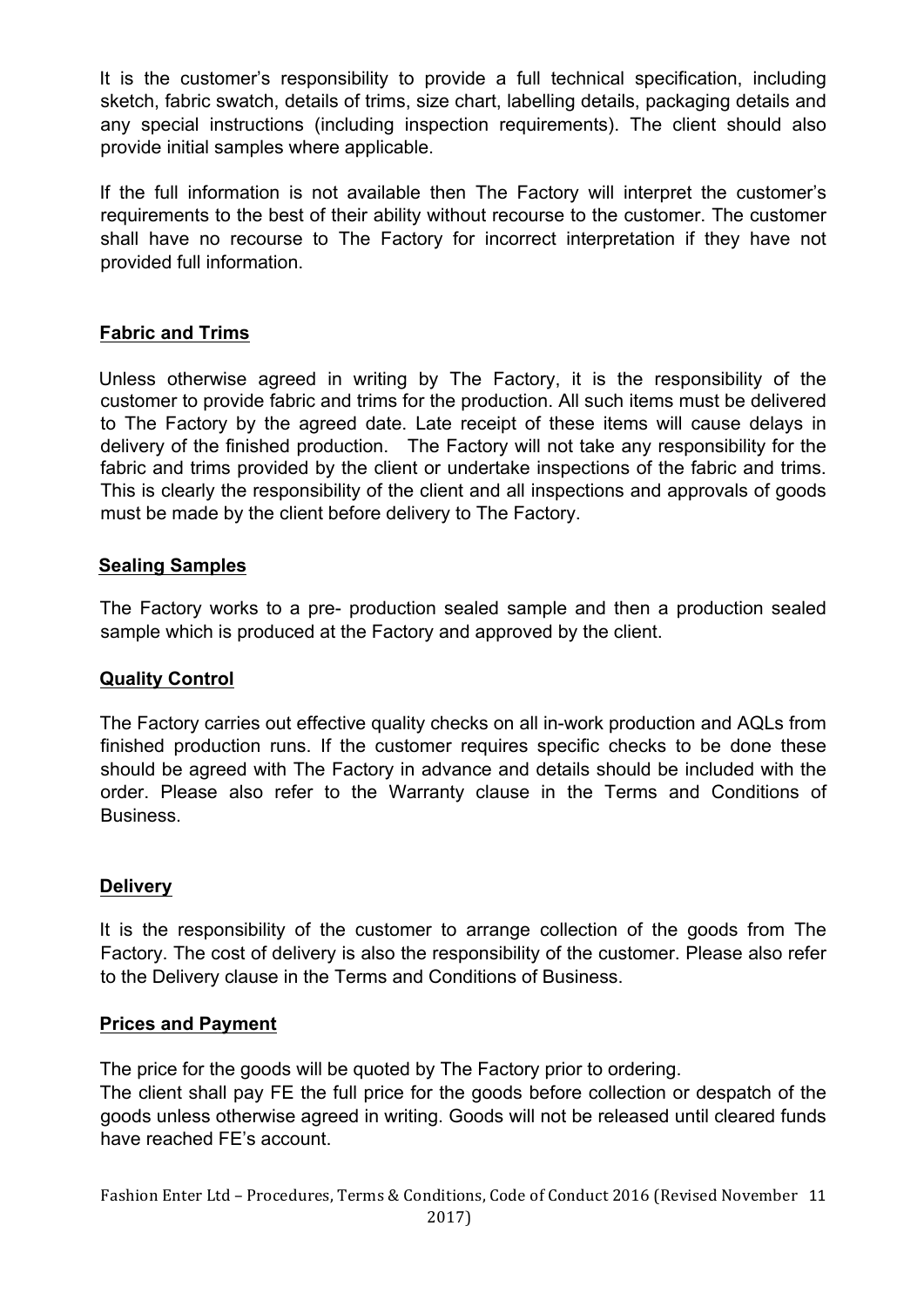Please also refer to the Price and Payments clause in the Terms and Conditions of Business.

# **Other Terms and Conditions**

Please refer to Fashion Enter's Terms and Conditions of Business for our full terms.

#### **Loss or damage of Samples**

FE is not responsible for the loss or damage of designers' samples and collections.

FE cannot be held responsible for samples that are lost in the post or by a courier or for samples kept by buyers.

Sending samples:

When sending garments a delivery note will always be requested by FE from the client. It is recommended by FE that designers use reputable couriers or bring in themselves materials/collect samples or production directly from the Fashion Studio. It is recommended by FE that insurance is arranged by the client.

#### **Non Payment of Invoices**

FE reserves the right to retain title, own and sell all fabric, components, patterns, grades etc from the client for any order that is currently placed or to be placed in the future with either the Fashion Studio or the Factory if the client reneges on payment of one FE invoice raised. The title of the goods will be transferred from the client to FE until full payment of the invoice (with interest charges of 4% accum per annum) is paid by the client and in an agreed timely manner. If the invoice is not paid within ten working days of raising the invoice then FE has the right to sell all clients' garments, fabric, components, trims etc to recover the full value of the unpaid invoice without the express knowledge or consent of the client. FE will however notify the client that goods, fabric, components et al will be sold prior to the commencement of selling the items.

# **Exclusivity and Copyright**

The Fashion Studio abides by any exclusivity and copyright agreements specified by the client. Where requested, FE will sign Confidentiality Agreements.

# **Other items**

In certain exceptional circumstances FE may provide fabric and trims for a designers order. This is by agreement only by the Director and a signed contract must be completed by the Designer to ensure full payment is received.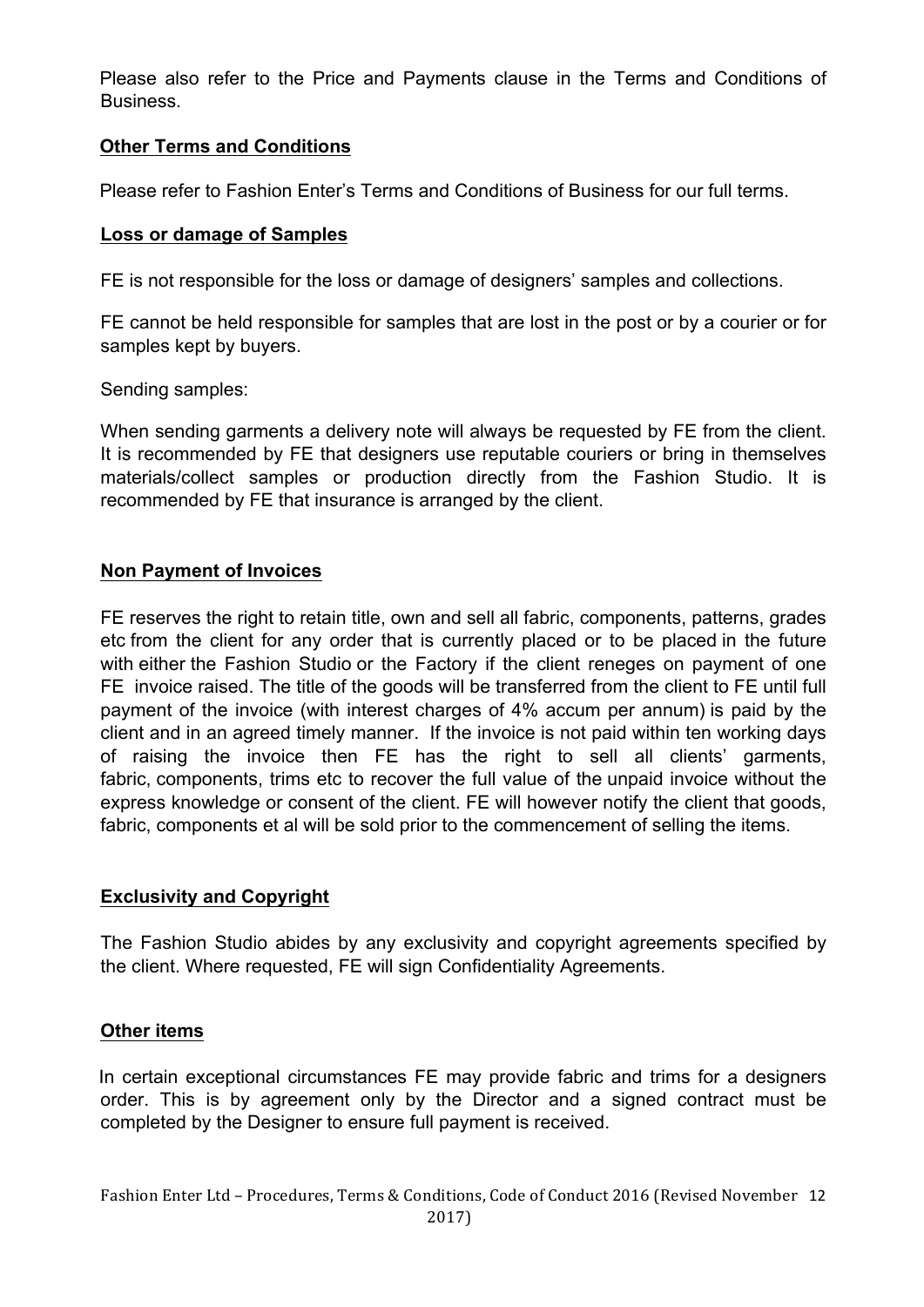# **Confirmation of terms**

Please sign below as confirmation that you have read, fully understood and agree to abide by the 'Procedures for Working with The Fashion Studio' for all orders placed with the Fashion Studio. From time to time FE may update and modify these procedures. Changes will be published on our website - www.fashioncapital.co.uk.

Failure to comply with these procedures and FE's terms and conditions of business may result in termination of contract. This is at the discretion of FE

To the maximum extent permitted by the applicable law, FE will have no liability for any loss or injury or damage whatsoever caused or suffered by clients, which arises out of or in connection with The Fashion Studio. Where legal disputes do arise then English Law presides.

We look forward to working with you and will endeavour to support you so your brand develops to its full potential.

**Signed by Client:** 

**Print name:** 

**Position:** 

**Company Name:** 

**Date:** 

**Signed on behalf of Fashion Enter:** 

**Print name:** 

**Position:** 

**Date:**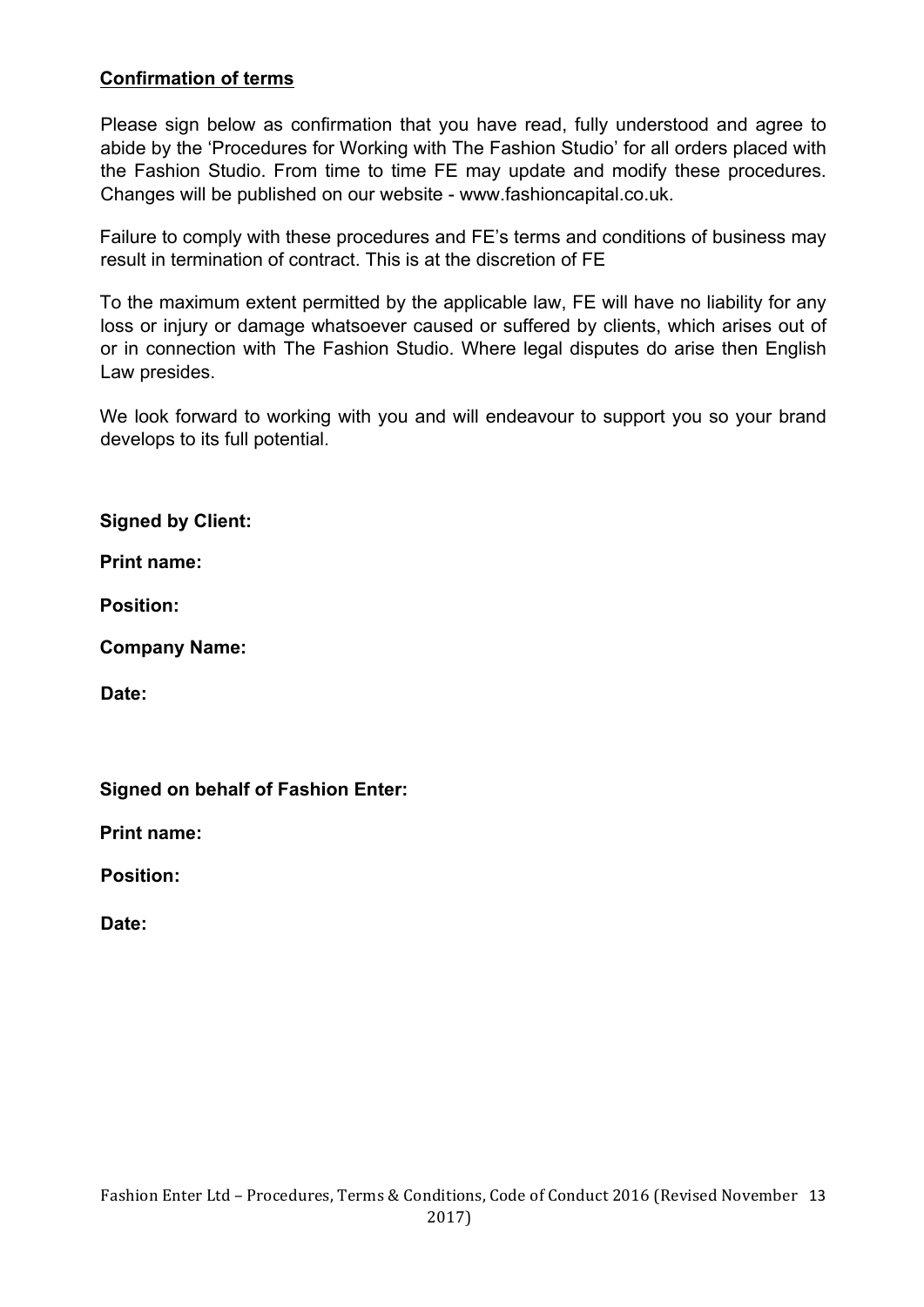# **THE FASHION STUDIO, FASHION ENTER LTD - TERMS AND CONDITIONS OF BUSINESS**

# **1****Definitions**

1.1 In these terms and conditions:

"**Fashion Enter**", "**Fashion Studio**", "**The Factory**", mean Fashion Enter Limited;

**"Client"** means the person, designer, firm or company who places the Purchase Order;

**"Contract"** means the Purchase Order and related specifications and Fashion Enter Ltd's acceptance of the Purchase Order and related specifications;

**"Goods"** means the goods or services described in the Purchase Order;

# **2 General application**

- 2.1 These terms and conditions are the only terms and conditions upon which Fashion Enter is prepared to deal with the Client in relation to the purchase of the Goods and they shall govern the Contract to the exclusion of all other terms and conditions. No variation to these terms and conditions shall be valid unless expressly agreed to in writing by Fashion Enter Ltd.
- 2.2 A Purchase Order is deemed to be accepted by Fashion Enter once Fashion Enter have confirmed its acceptance it in writing.
- 2.3 These terms and conditions will apply to all Contracts between Fashion Enter and the client.
- 2.4 Fashion Enter may apply certain procedures and codes of conduct in addition to these terms and conditions of business in agreement with the client. The terms and conditions of business take precedence over such procedures and codes of conduct.

# **3 Risk and title**

- 3.1 The Goods remain the property of Fashion Enter until they are paid for in full.
- 3.2 Responsibility for the safe keeping, insurance and any other risk passes to the Client at the time of delivery.
- 3.3 Raw materials belonging to the Client and free-issued to Fashion Enter remain the property of the client. However, semi-finished and finished goods remain the property of Fashion Enter until paid for in full. Title is held of raw materials and components for future orders to fulfil payment obligations of existing current orders.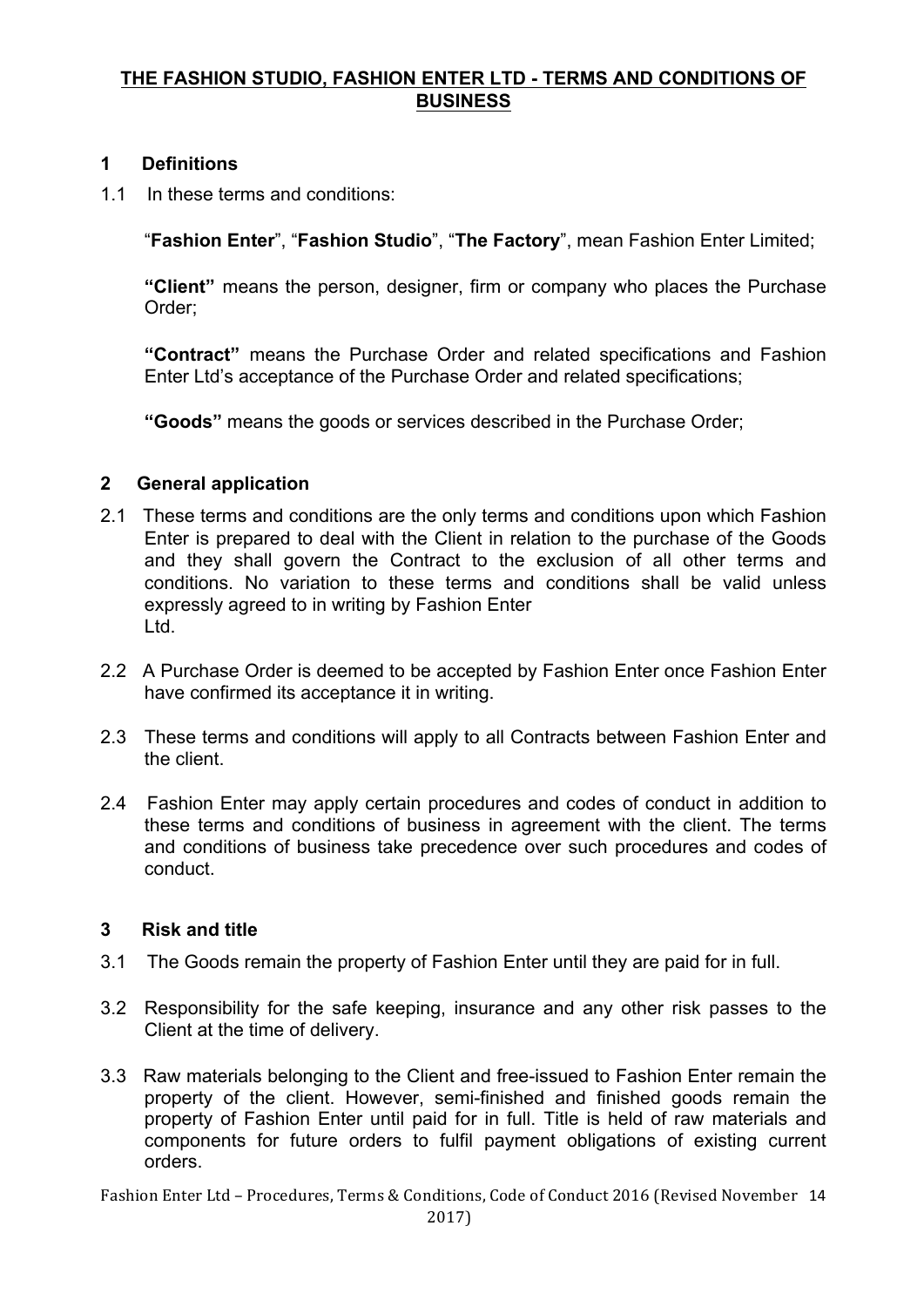### **4 Price and payment terms**

- 4.1 The price for the Goods shall be as stated in the Contract unless changes are agreed in writing by both parties.
- 4.2 The price for the Goods shall be exclusive of any Value Added Tax and any Delivery Charges, which the Client shall pay to Fashion Enter (where agreed) in addition to the price of the Goods.
- 4.3 The Client shall pay to Fashion Enter the full price for the Goods before collection or despatch of the Goods unless otherwise agreed in writing.
- 4.4 The Client may not make any deductions from the price for the Goods whether by way of set-off, counterclaim, or otherwise.
- 4.5 Fashion Enter reserve the right to claim interest on late payments under the Late Payment of Commercial Debts (Interest) Act 1998. The interest rate will be calculated as the Bank of England base rate plus 4%. Furthermore, Fashion Enter reserve the right to cease work on other Contracts with the Client until late payments have been paid, and the Client shall have no recourse to Fashion Enter in this event.

#### **5 Delivery**

- 5.1 Unless agreed otherwise in writing (which may include by email) by Fashion Enter, delivery of the Goods shall take place at Fashion Enter's place of business. Where Fashion Enter agrees to deliver elsewhere, the Client shall be liable to pay Fashion Enter's charges for carriage, packaging and insurance ("**Delivery Charges**") in addition to the price for the Goods.
- 5.2 Unless otherwise agreed in writing, the Client shall take delivery of the Goods within seven (7) days for sample Goods, or fourteen (14) days for production Goods, of being notified by the Fashion Enter that the Goods are ready for delivery, unless the Goods are delivered to a destination other than Fashion Enter's place of business, in which case the Client shall take delivery immediately on arrival of the Goods at such destination.
- 5.3 Any dates specified by Fashion Enter for delivery of the Goods are intended to be estimates and time for delivery shall not be of the essence. If no dates are specified, delivery shall be within a reasonable time of Fashion Enter's acceptance of the Purchase Order.
- 5.4 The Client is responsible for delivery to Fashion Enter of full and accurate instructions, fabric, trims and any other raw materials required under the Contract. All such items must be delivered to Fashion Enter by the date specified by Fashion Enter. The delivery date of the Goods is dependent on the Client providing full and accurate instructions, fabric, trims and any other raw materials by the agreed in the Contract. Late delivery of such items will be considered to be a breach of the Contract by the Client and will necessitate a new Contract with new delivery dates.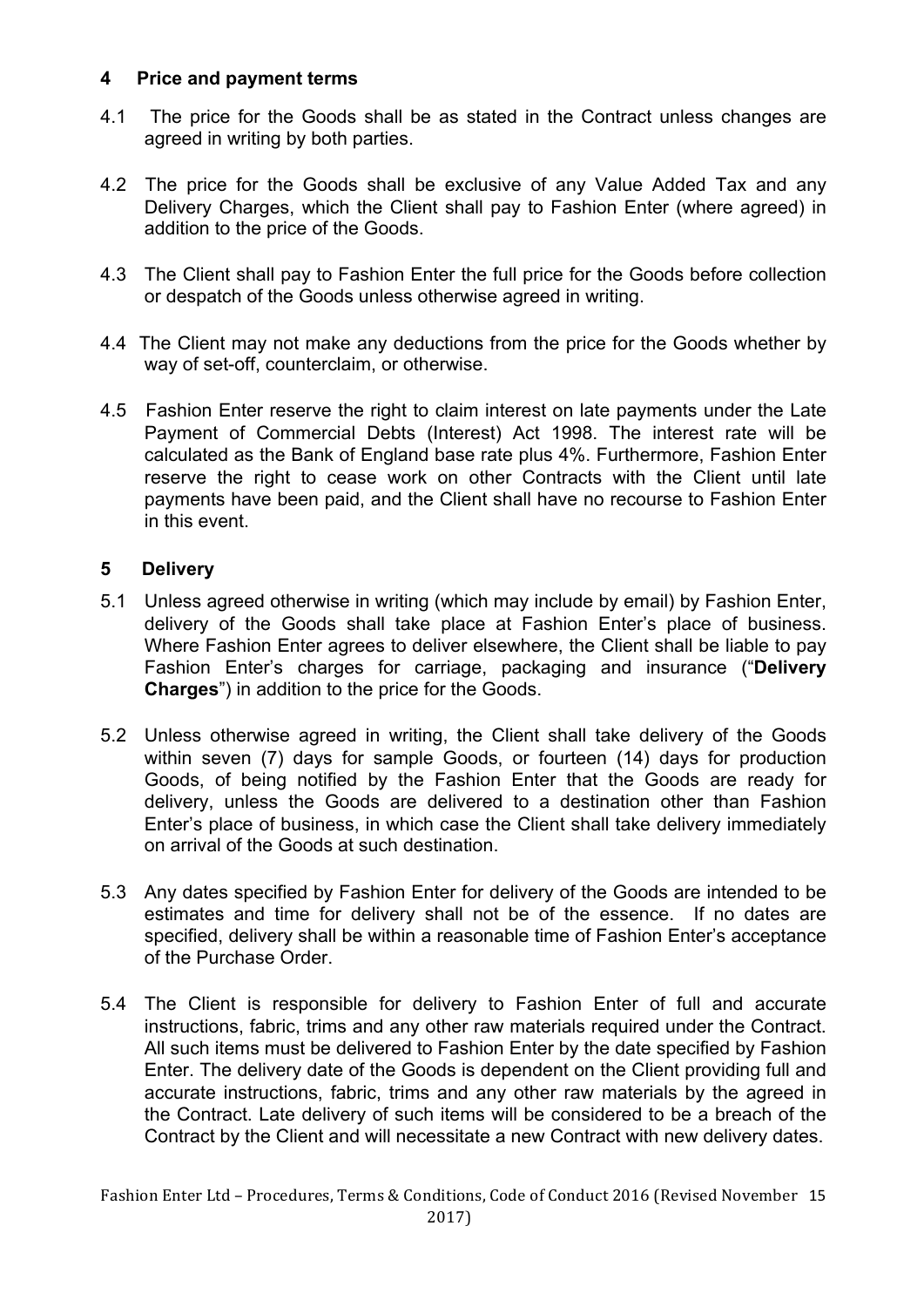- 5.5 Fashion Enter may deliver the Goods in separate instalments at their discretion. Each such instalment shall be deemed a separate Contract and shall be paid for by the Client in accordance with the provisions of the Contract.
- 5.6 If the Client does not accept delivery of any of the Goods in accordance with clause 5.2, then (a) the Goods shall be deemed to have been delivered, (b) risk in the Goods shall pass to the Client, (c) Fashion Enter may store the Goods until actual delivery at the Client's expense, and (d) Fashion Enter reserves the right to sell or otherwise dispose of the Goods or any of them to a third party without giving notice to the Client.

# **6 Changes**

6.1 The quantity, quality and description of the Goods are as per the Contract. If the Client requests a change ("**Change**") to the quantities or the specifications of the Goods, Fashion Enter may at its sole discretion provide the Client with details of any increase in the price for the Goods to cover any costs of implementing the Change, also details of any other ways that the Contract may be affected (for example the delivery date). If the Client wishes Fashion Enter to proceed with the Change, Fashion Enter shall have no obligation to do so unless and until the Client has agreed in writing (which may include by email) to pay the increased price for the Goods and to accept any other resulting changes to the Contract. Changes will only be made if agreed in writing by both the Client and Fashion Enter.

# **7 Warranty**

- 7.1 Subject to the other provisions of the Contract, Fashion Enter warrants that, on delivery, the Goods will be of satisfactory quality (within the meaning of Consumer Act) and reasonably fit for the purpose for which goods of the kind in question are commonly supplied.
- 7.2 If any of the Goods do not conform with the warranty in clause 7.1, Fashion Enter shall at its option replace such Goods or refund the price of such Goods at the pro rata Contract rate, and Fashion Enter shall have no further liability for a breach of this warranty in respect of such Goods.
- 7.3 The Client is responsible for checking the quality of the Goods at the point of Delivery. Once the Goods have been delivered they are deemed to have been accepted by the Client.

# **8 Liability**

- 8.1 Subject to clauses 8.2, 8.3 and 9.1, the total liability of Fashion Enter to the Client under or in connection with the Contract, whether arising in contract, tort, negligence, breach of statutory duty or otherwise, for any loss, damage, costs or expenses, shall not exceed the total sum payable by the Client under the Contract.
- 8.2 Subject to clause 8.3, Fashion Enter shall have no liability to the Client, whether in contract, tort, negligence, breach of statutory duty or otherwise, for any loss of profits or loss of business or for any consequential or indirect loss or damage arising under or in connection with the Contract.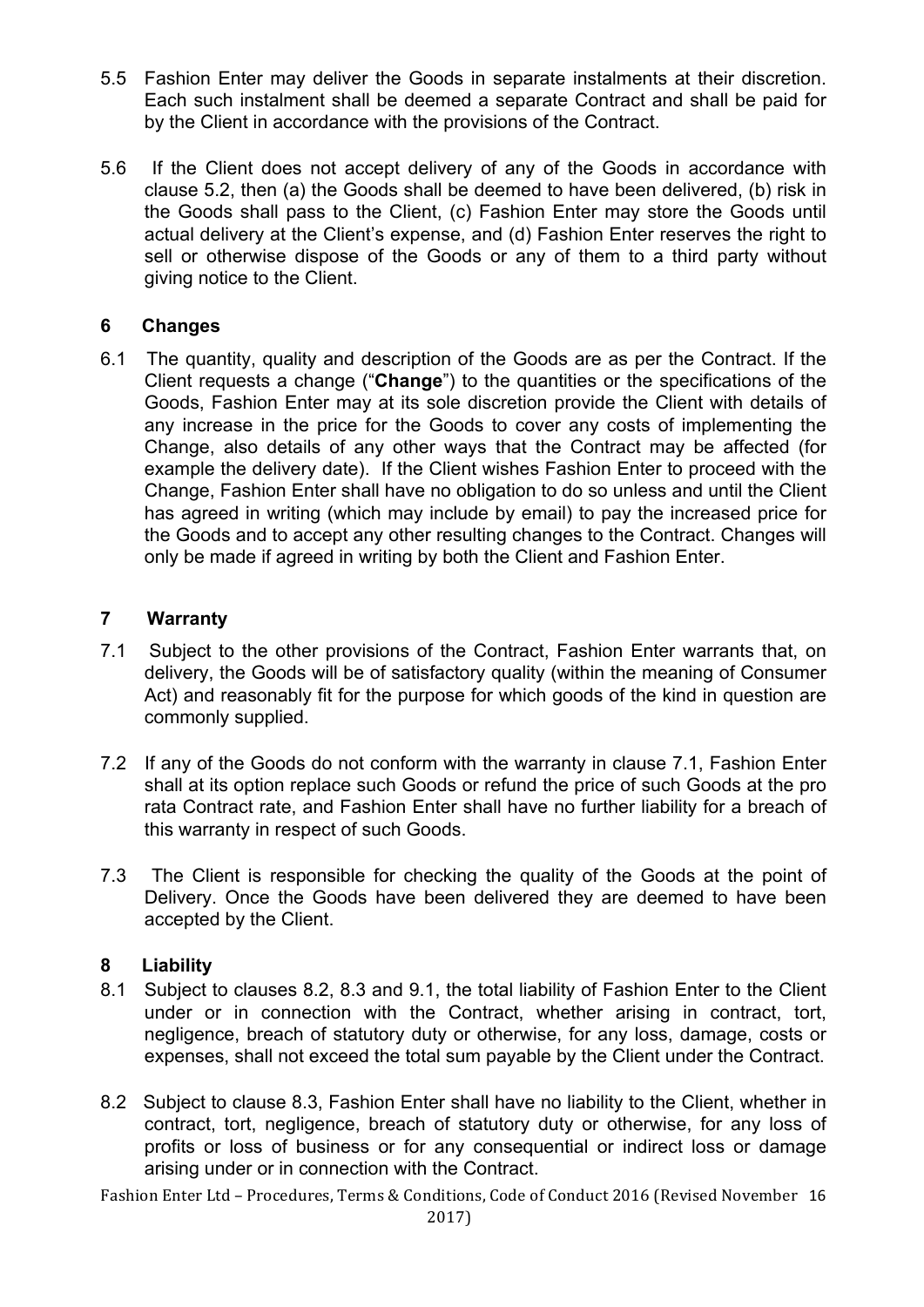8.3 Nothing in these terms and conditions shall exclude or limit the liability of Fashion Enter to the Client for any matter for which it would be illegal or unlawful for Fashion Enter to exclude or limit its liability.

### **9 Force Majeure**

9.1 Fashion Enter shall not be deemed to be in breach of this Contract for any delay or failure in performance, in whole or in part, if such delay or non-performance is due to any cause beyond its reasonable control, including without limitation: an act of God; compliance with any law or governmental rule, regulation or direction; war; riot; strike; lockouts or other industrial disputes; malicious damage; fire; flood; storm; accident; default of or any act or omission of the Client, suppliers, service providers or sub-contractors; or breakdown of plant or machinery.

#### **10 Intellectual property**

- 10.1 Fashion Enter may use the methods, processes, know-how, confidential information and other intellectual property rights ("**Fashion Enter's IP**") which it owns or is licensed to use to provide the Goods in the Purchase Order. The Client shall not use Fashion Enter's IP without prior written permission.
- 10.2 The Client warrants to Fashion Enter that:

10.2.1 The Client will not upload or transmit any files or materials to Fashion Enter which contain any bugs, viruses, worms, Trojan horses, or other harmful or disruptive elements, and

10.2.2 The Client owns or is licensed to use (and to allow others to use) any images or other intellectual property the Client provides to Fashion Enter for the purposes of the Contract, and that Fashion Enter's use of such images or intellectual property will not infringe the intellectual property or other rights of any person anywhere in the world.

10.3 The Client agrees to indemnify Fashion Enter and keep Fashion Enter fully indemnified from and against any and all liabilities, losses, damages, costs and expenses (including reasonable legal fees and expenses) awarded against or incurred or paid by Fashion Enter as a result of or in connection with any breach of the warranties in clause 10.2.

# **11 Termination**

11.1 Fashion Enter may at any time, by notice in writing to the Client, terminate the Contract immediately:

11.1.1 If the Client commits any breach of this Contract and fails to remedy such breach (if capable of remedy) within seven (7) days of having received written notice of such breach from the Fashion Enter; or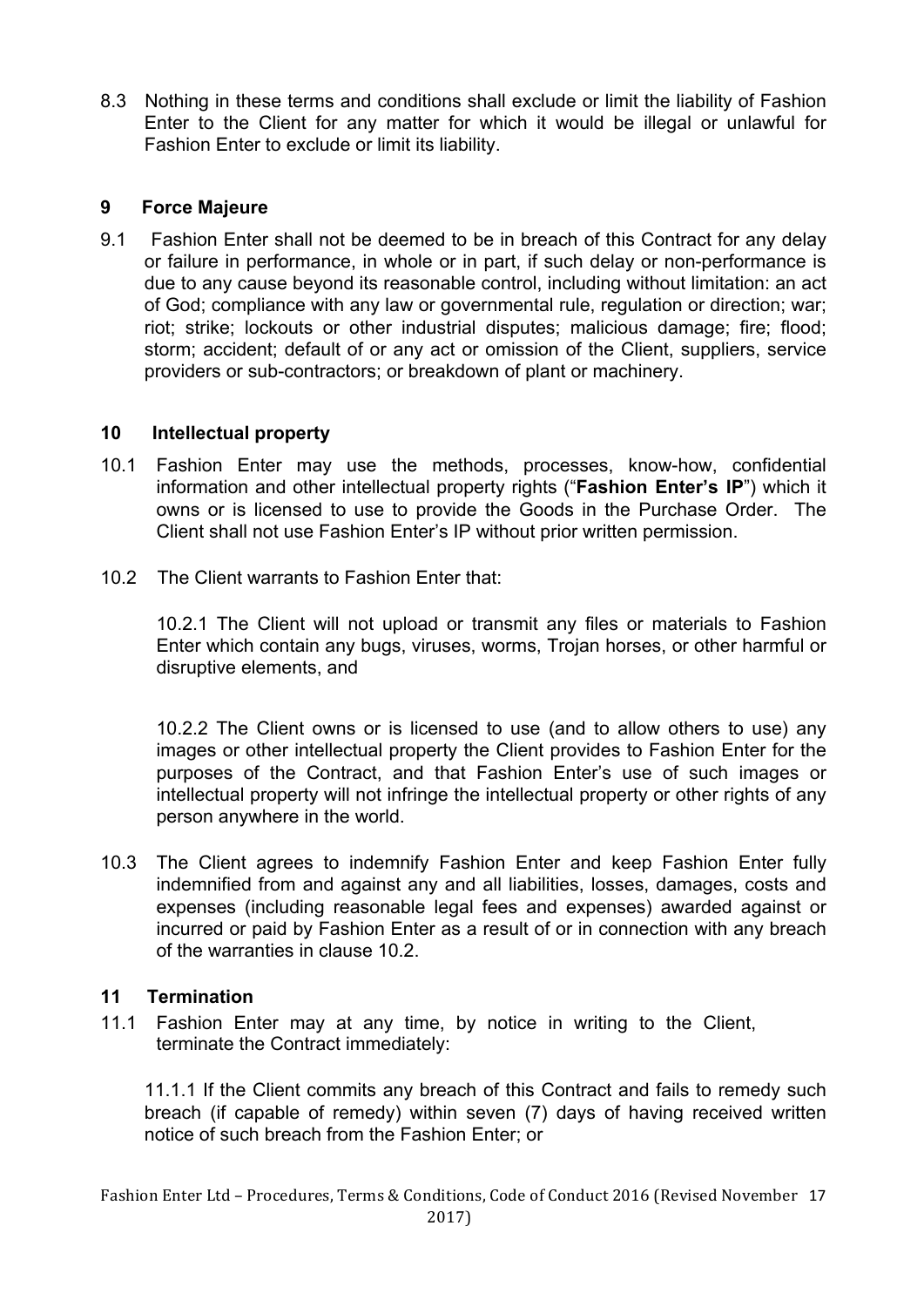11.1.2 If the Client has a resolution passed or a petition is presented to wind it up (other than for a solvent reconstruction or amalgamation), or has a receiver appointed of the whole or any part of its assets, or is subject to any bankruptcy, insolvency, administration or similar proceedings, or ceases (or threatens to cease) to carry on its business; or

- 11.1.3 In circumstances of force majeure (as set out in clause 9.1).
- 11.2 Termination of the Contract, for whatever reason, shall be without prejudice to any accrued rights of Fashion Enter. The terms and conditions of this Contract which, expressly or implied, have effect after termination shall continue to be enforceable notwithstanding termination.
- 11.3 If the Client terminates the Contract the Client will pay Fashion Enter the full value of work carried out by Fashion Enter up to the point of Fashion Enter receiving written notice of termination. This payment will be due immediately on confirmation by Fashion Enter of the value of work done by Fashion Enter.

#### **12 General**

- 12.1 Fashion Enter may at any time assign this Contract or any of its rights under this Contract or sub-contract any or all of its obligations under this Contract. The Client may not assign this Contract or any of its rights under this Contract without the prior written permission of Fashion Enter.
- 12.2 If any provision of these terms and conditions is held to be illegal or unenforceable to any extent, that provision will, to that extent only, be severed from the remaining terms and conditions, which will continue to be valid to the fullest extent permitted by law.
- 12.3 No failure or delay by Fashion Enter to exercise any right under this Contract shall be deemed to be a waiver of that right, nor preclude the exercise or enforcement of it at any later time.
- 12.4 This Contract contains the entire agreement of the parties with regard to its subject matter and supersedes and replaces any and all prior discussions, correspondence, proposals, or agreements between them with respect thereto. The Client acknowledges that it has not relied upon any representation, statement or promise of Fashion Enter which is not set out in the Contract.
- 12.5 This Contract shall be governed by and construed in accordance with English law and the parties submit to the exclusive jurisdiction of the English courts.

I have read and agree the Terms and Conditions of Business. These will apply to all orders placed with Fashion Enter.

# **Signed by Client:**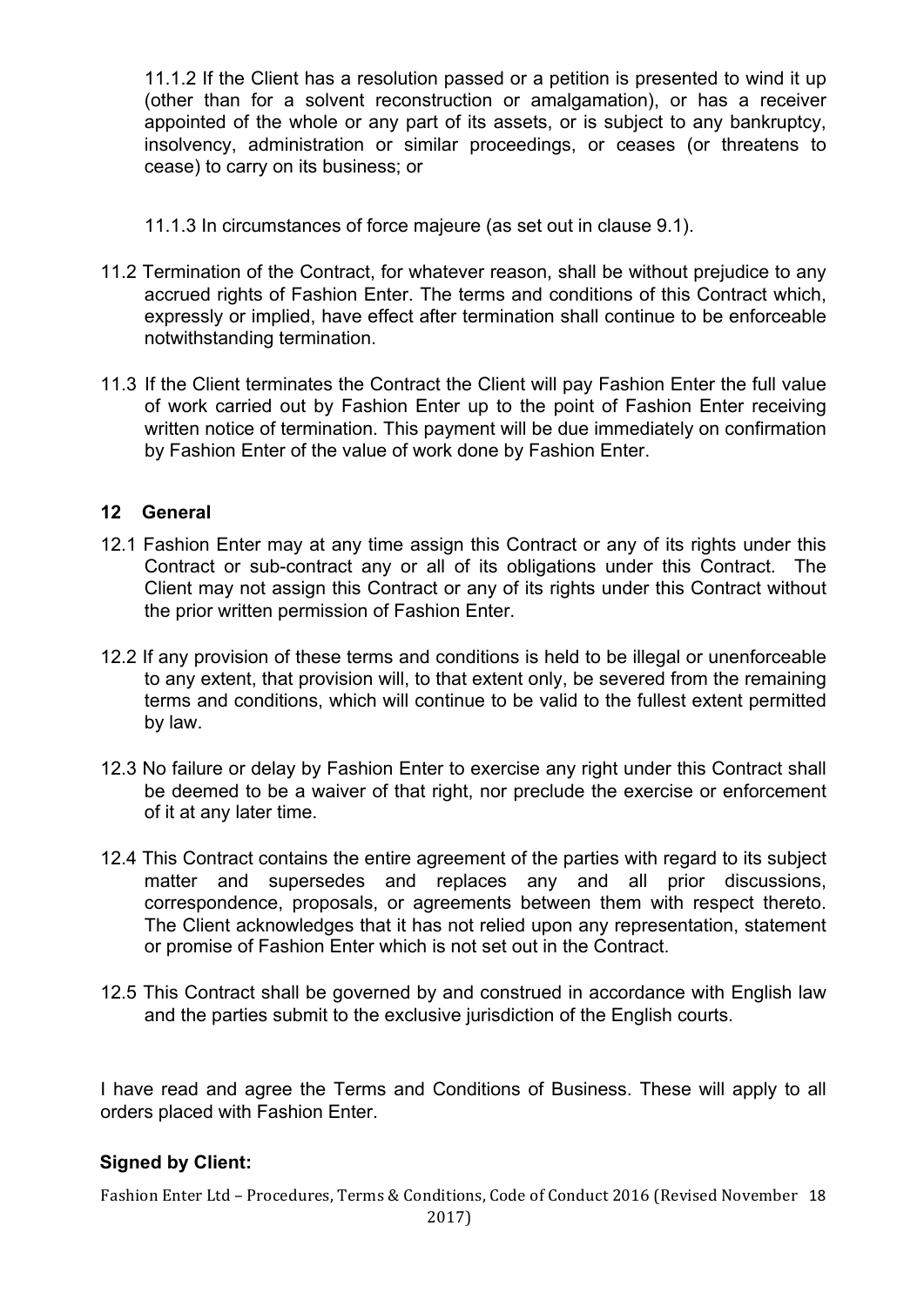**Print name:** 

**Position:** 

**Company Name:** 

**Date:** 

**Signed on behalf of Fashion Enter:** 

**Print name:** 

**Position:** 

**Date:** 

Fashion Enter works on an ethical basis and we ask our employees to work to the following Code of Conduct. Clients are asked to respect this Code of Conduct and to work within their bounds when dealing with The Fashion Studio.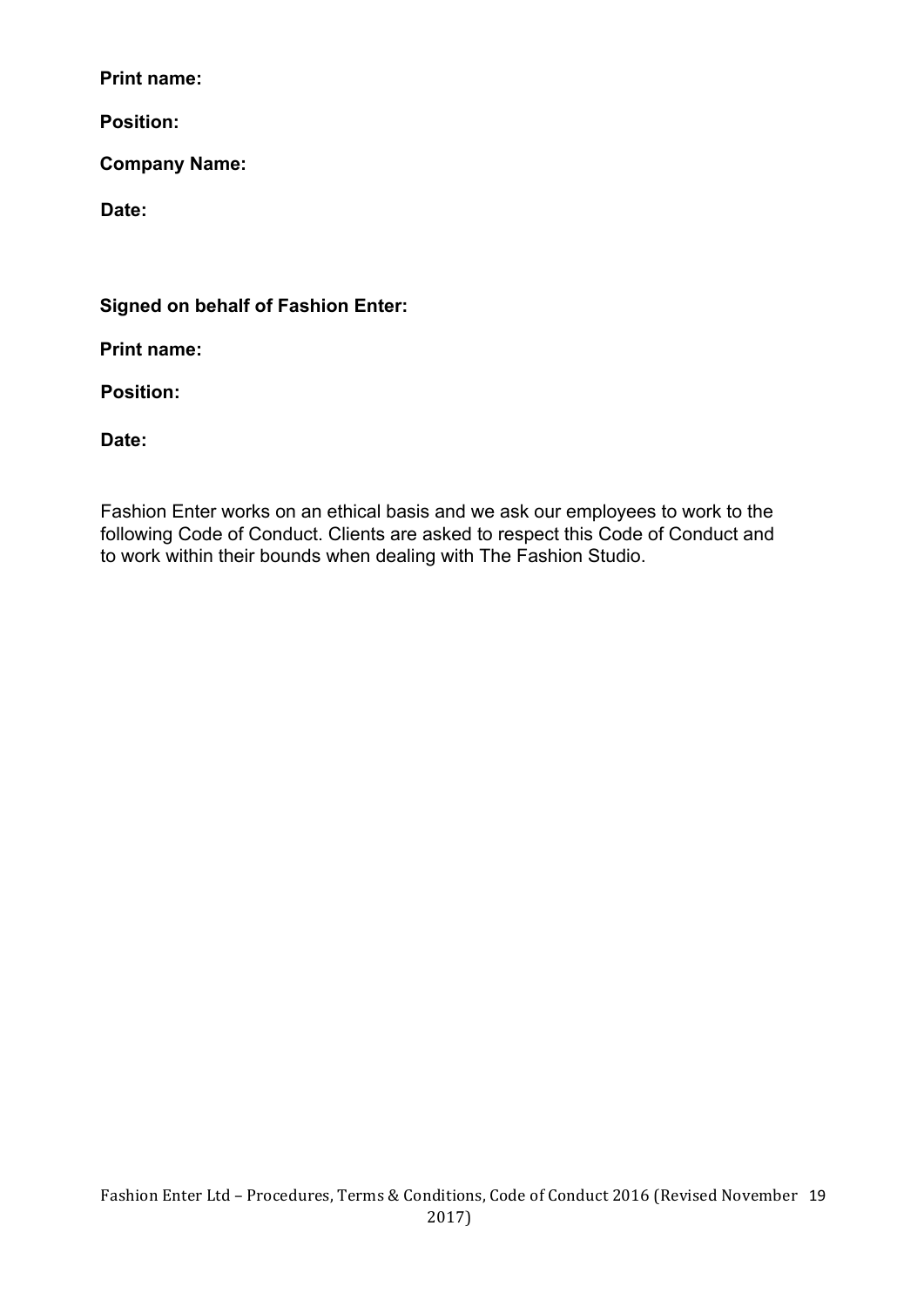# **CODE OF CONDUCT**

# **General Principles**

The integrity and success of Fashion Enter Ltd (FE) depends on the personal conduct of each and every permanent, part-time and/or temporary employee and other individual representing it, including every advisory, officer, manager, employee, associate and independent contractor (all of these being called "you" and together "we" or "us" in this code).

Each of us holds a position of trust and must conduct himself or herself in accordance with the highest standards of ethical behaviour.

#### **Obeying the Law**

 You must comply with applicable legislation, regulations and rules in jurisdictions where FE operates.

#### **Safeguarding Client Confidentiality**

Each of us holds a position of responsibility when it comes to protecting the privacy and confidentiality of current and prospective clients, sponsors, suppliers and members, and in particular personal and financial information about them ("Client Information"). If you handle Client Information you are accountable for its protection. Client Information is to be collected used and disclosed in strict compliance with applicable laws and FE's policies, practices and procedures relating to privacy. In particular, you must not copy Client Information, or release it to any source, without appropriate authorisation.

Client information is to be used internally, and disclosed externally, only by authorised persons for the purposes identified by FE, or at the request of the client, sponsor, supplier or member.

You must not remove any part of a FE file, or information relating to internal FE business and functions, from FE's premises without prior approval of the Director. If you are working away from those premises (whether at home, travelling, or in your own office), you must safeguard all records in a responsible manner to protect the privacy of the members, sponsors, suppliers and our clients.

You must protect not only Client Information, but also confidential corporate information ("Corporate Information") relating to FE. Corporate Information includes but is not limited to information concerning FE's corporate policies, internal systems or programmes, business practices, current or proposed transactions, business dealings, negotiations, contracts, sponsorship, grants and investment considerations or decisions, promotional material, and files and documents developed to conduct FE's business.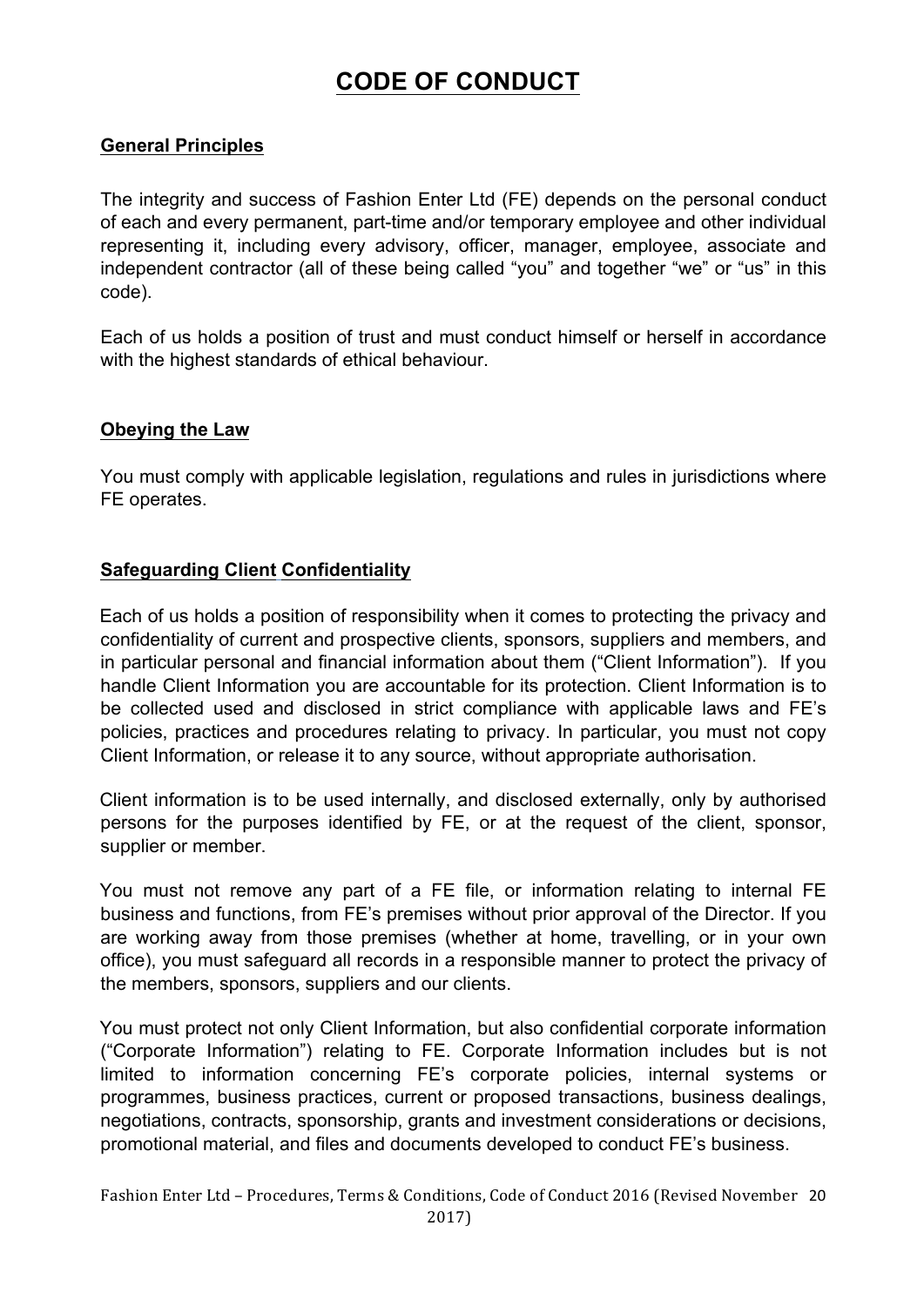You must not disclose Corporate Information to anyone inside FE who does not "need to know", or to any persons outside FE (except those retained by FE who are permitted to receive such information in order to provide services to FE).

If you have knowledge of Corporate Information, you must not use it for your own personal gain, or the personal gain of anyone related to or associated with you in any way.

If Corporate Information relates to a company whose shares are publicly traded, you must not buy or sell shares without the prior approval of your department head.

# **Conflict of Interest**

You are in conflict of interest if you engage in outside activities that could cause you to act in a way that is not in the best interests of FE or of its current or prospective clients. You must not have, directly or indirectly (which includes immediate members of your family), a personal or financial interest in any transaction.

You may purchase services from other companies or other financial institutions, and exercise your contractual rights in respect of such services, so long as you're doing so does not result in an actual or potential conflict of interest.

Without the prior written approval of the Director, you must not work for any organisation that competes with FE or that has a business relationship with FE. This includes serving as a director, officer, trustee, partner, employee (associate), consultant or agent.

You must not be involved in any way in supplying goods or (except in your direct and disclosed role as a director, officer, manager, employee/associate or sales representative) services to FE; this includes any transaction:

- A. Between FE as a buyer and any organisation in which you or a member of your family, or an individual with whom you have a close and personal relationship, have an interest, or
- B. Which may result in personal gain to you, any such family member or any such other individual.

Hiring a family member or a close personal friend within your department of FE may lead to a real or perceived conflict of interest. To avoid unethical employment practices and the appearance of special treatment, all such instances must be disclosed.

Upon leaving FE if you engage in direct competition or use the name of FE in any way to promote yourself directly without written authority by the Director this is not permissible and direct action will be taken by FE to safeguard and promote its interest and standing in the industry. This is an anti-competition clause that has a tenure of 12 months.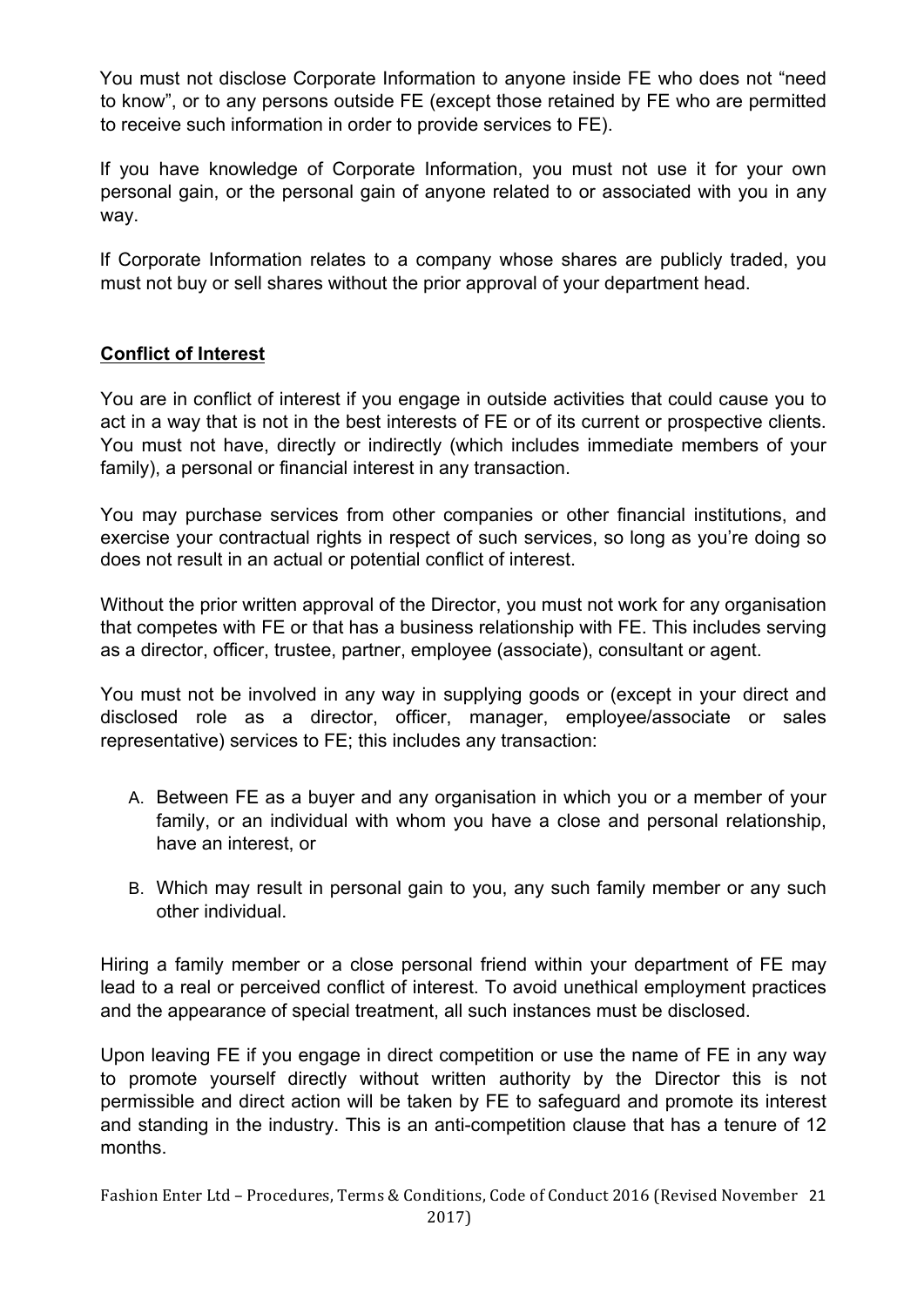# **Ethical Behaviour**

You must not offer, give or accept gifts, gratuities, favours or benefits if they are for more than a nominal value or if they go beyond what could reasonably be considered ethical and acceptable business practices. This includes the acceptance of gifts, bribes or kickbacks that may influence or appear to influence the performance of your duties.

You also hold a position of trust with regard to FE's transactions and assets. In the course of conducting FE's business, you should not act in such a way as to put you or FE in a position that may be interpreted as deviating from or contrary to internal corporate procedures or sound business practices.

The name of Fashion Enter Ltd may be used only for authorised FE business and may not be associated with your personal activities. You must not identify yourself with FE while engaging in or pursuing personal, political and other outside activities (whether profit generating or non-profit).

#### **Use of company property, email etc**

FE's time, property and services should not be used for personal activities. Assets such as stationery, computer hardware or software and mail services must be used only to conduct those business functions associated with your position within FE.

Without the prior approval of the Director, you must not engage in personal activities that infringe on FE's time and resources. Such activities may include but are not limited to:

Frequent or lengthy personal telephone conversations; utilising FE's time and/or stationery to arrange personal meetings or to promote and generate sales of personal business products or services; and personal use of FE's equipment and facilities (including, but not limited to, computers).

You must not remove or borrow FE's property without the prior approval of the Director.

#### **Procedures**

You must disclose to FE any situation or circumstances you believe contravene any of the conditions outlined in this document, or that you know or perceive may place you in a conflict of interest.

If you are not now in a position that places you in conflict of interest, but your situation changes, you must disclose the change. You must also report to FE any activities you or anyone else engages in which may be considered in violation of this Code of Conduct.

You are expected to adhere to this Code of Conduct, and to sign the form below.